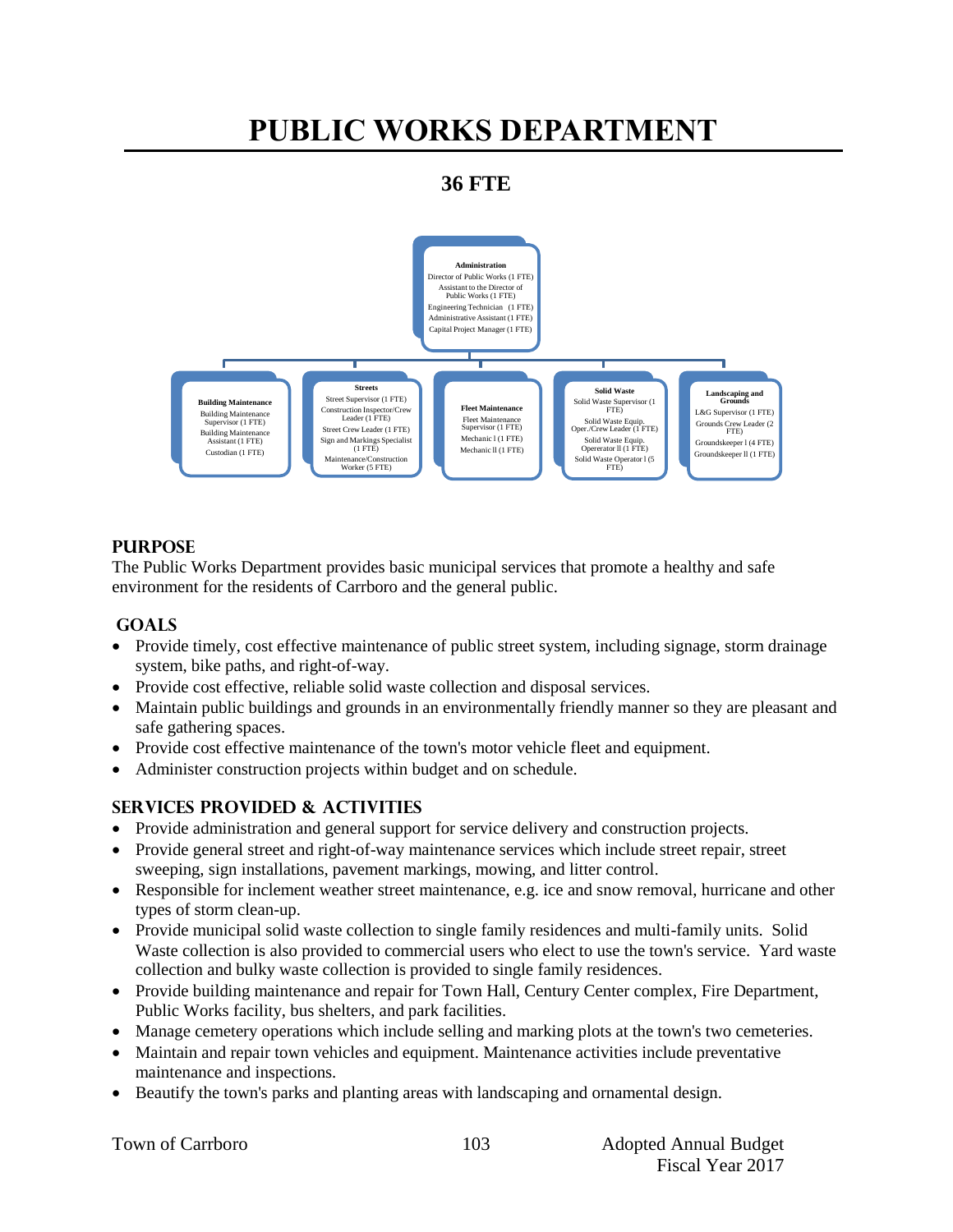- Provide annual leaf collection program.
- Provide park facility and ball field maintenance at the town's parks, and assist the Recreation and Parks Department with special annual events such as Carrboro and Independence Day celebrations, Halloween, and the Carrboro Music Festival.
- Provide construction monitoring and inspection of public improvements within private development projects.

### **PREVOUS YEAR ACCOMPLISHMENTS**

- Provided routine municipal services solid waste collection, street and right-of-way maintenance, mowing of town properties, tree trimming and removal, ball field preparation, leaf collection, facility maintenance, vehicle and equipment maintenance, cemetery maintenance and burials.
- Assisted in design and easement acquisition for Rogers Road sidewalk.
- Provided administration for large fiber optic line build outs by utility companies.
- Provided support for 10 special events (6 races St. Paul AME 5K, Kidney Care Run, Not So 5K, 4 on the  $4<sup>th</sup>$ .
- Implemented use of Hybrid Solid Waste Truck.
- Continued implementation of invasive aquatic vegetation control in Anderson Park Pond. Mechanical removal of vegetation and reducing water level during winter months.
- Carrboro re-certified as a Tree City USA for its  $30<sup>th</sup>$  year.
- Continued implementing changes to mulch pile configuration to be in compliance with DENR requirements.
- Began Pollinator promoting vegetation plan, installing water wise, native, pollinator producing perennials as primary vegetation throughout Town properties.
- Provided administration of design and installation of new outdoor signs to include gateway metal planter signs at Town Hall and St Paul AME Church.
- Provided construction monitoring and inspection for the Ballentine development.

### **UPCOMING FISCAL YEAR OBJECTIVES**

- Maintain service levels and efficiencies of existing operations. (Ex. Solid waste collection, leaf collection, mowing, street sweeping, street and row maintenance, building maintenance)
- Administer Rogers Road sidewalk construction project within budget.
- Administer construction contract for Homestead Rd. Chapel Hill HS greenway project within budget.
- Administer the bi-annual resurfacing project.
- Administer completion of Solid Waste Study and prepare to implement organic disposal pilot.
- Administer installation of updated HVAC controls for Century Center.
- Administer completion Facility Condition Study and Space Analysis.
- Administer completion of Town Commons engineering design and construction.
- Continue to support Town branding efforts with complete Installation of new outdoor signs incorporating new logo (building identification and gateway) at various locations depending on final design and available funding. Will replace existing signs.
- Continue replacement of T-12 bulbs with T-8 bulbs in various facilities to reduce energy consumption and replace bulbs that are on 24/7 with LED bulbs.
- Assist with implementation of painted mural on exit ramp of SR 54 near Jones Ferry Road.
- Reduce costs for leaf collection program with full implementation of fully automated leaf loader for full season.
- Continue to look for ways to reduce fuel consumption. Monitor fuel savings with implementation of the hybrid solid waste vehicle.
- Improve interior appearance of various facilities wall repair, painting and routine cleaning. Use low VOL paints where possible.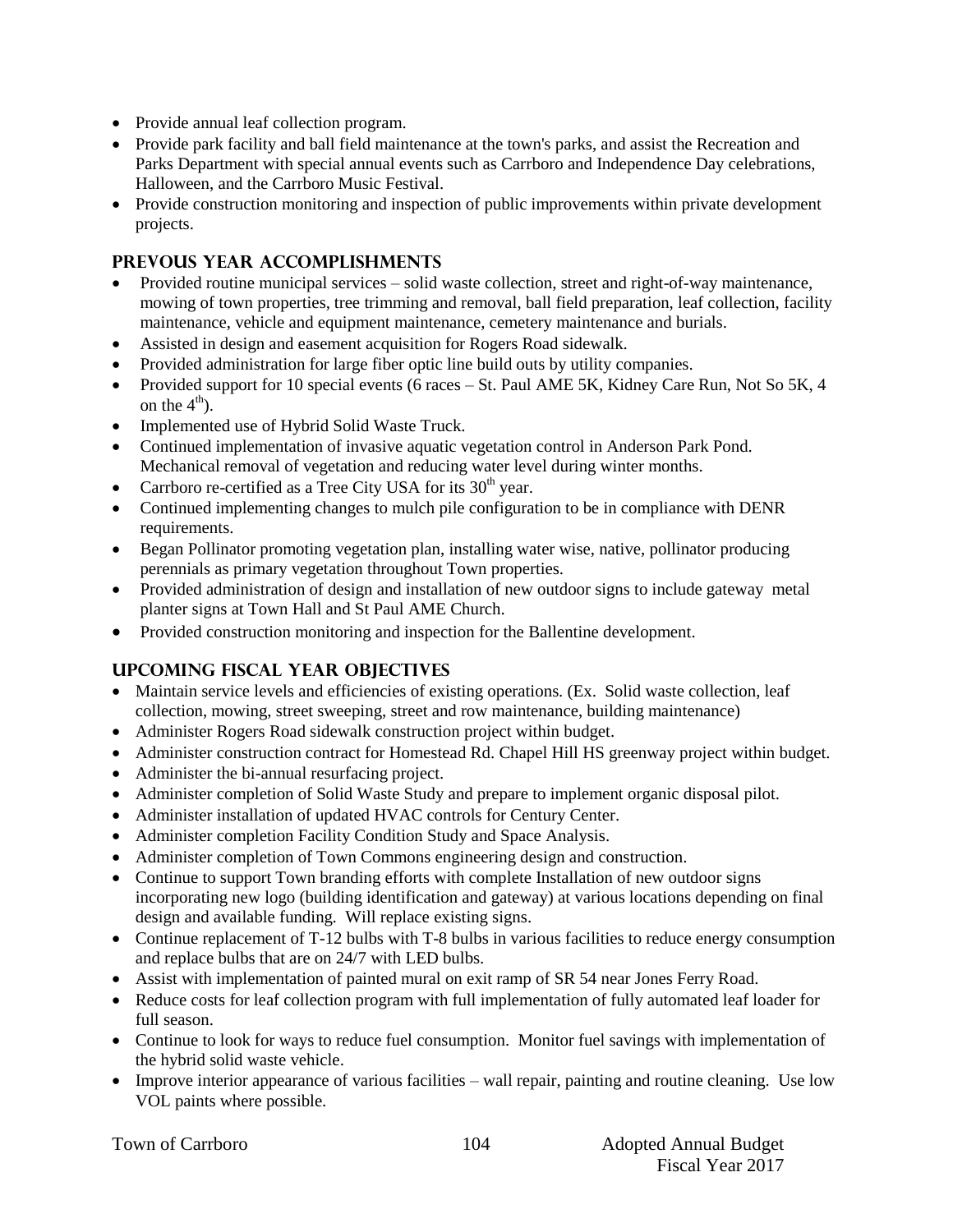- Continue to provide administration for large fiber optic line build outs by utility companies.
- Assist with implementation of the Town's stormwater utility either alone or in conjunction with neighboring partners such as OWASA and/or Chapel Hill.

### **BOARD PRIORITIES**

Improve walkability and public transportation. Enhance and sustain quality of life.

### **OBJECTIVES**

- 1. Maintain service levels of existing operations. (Ex. Solid waste collection, leaf collection, mowing, street sweeping, street and row maintenance, building maintenance).
- 2. Oversee satisfactory installation of fiber infrastructure and associated appurtenances by third party vendors throughout Town.
- 3. Continue replacement of T-12 bulbs with T-8 bulbs in various facilities to reduce energy consumption.
- 4. Improve interior appearance of various facilities. Wall repair, painting and routine cleaning. Use low VOL paints where possible.
- 5. Contracts Administered:
	- a. Administer Rogers Road sidewalk construction project within budget.
	- b. Administer construction contract for Homestead Rd. Chapel Hill HS greenway project within budget,
	- c. Administer bi-annual resurfacing project, 1 year late, and pavement condition study.
	- d. Administer installation of updated Century Center HVAC system per HVAC analysis.
	- e. Administer completion of Facility Condition Assessment and Space Needs Study.
	- f. Administer completion of Town Commons engineering design and construction.
	- g. Administer completion of Solid Waste Study and prepare for organic disposal pilot project.

|                                                               | FY2013-14<br><b>ACTUAL</b> | FY2014-15<br><b>ACTUAL</b> | FY2015-16<br><b>ESTIMATED</b> | FY 2016-17<br><b>PROJECTED</b> |
|---------------------------------------------------------------|----------------------------|----------------------------|-------------------------------|--------------------------------|
| # of Construction<br>Contracts                                | $\overline{2}$             | 3                          | $\overline{2}$                | 7                              |
| Administered                                                  |                            |                            |                               |                                |
| Miles of Road<br>Maintained                                   | 44.22                      | 46.17                      | 46.93                         | 47.40                          |
| # of Rollout<br>Containers                                    | 4268                       | 4370                       | 4370                          | 4400                           |
| # of Multi-family and<br>Commercial<br>Dumpsters              | 187                        | 187                        | 187                           | 187                            |
| Square feet of Building<br><b>Space Maintained</b>            | 61,317                     | 61,317                     | 61,317                        | 61,317                         |
| <b>Cost of Centerline</b><br>Mile Resurfaced<br>(every 2 yrs) | 0                          | \$138,000                  | 0                             | \$125,000                      |
| Refuse Tons per 1,000<br>Population (all<br>sources)          | 393                        | 482                        | 487                           | 500                            |

### **PERFORMANCE MEASURES**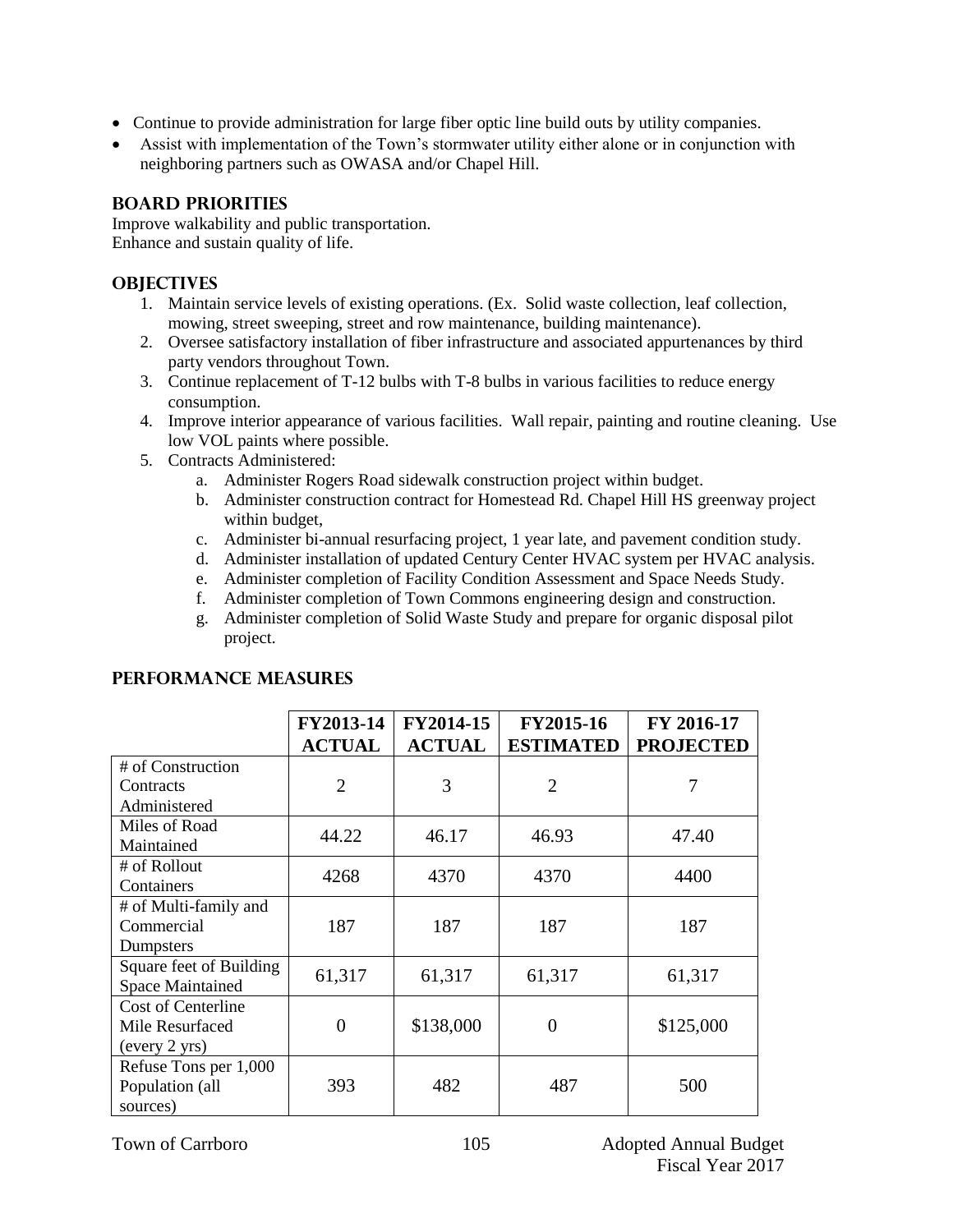## **DEPARTMENT Budget summary**

|                       |               | 2015-16       | 2016-17        |               |
|-----------------------|---------------|---------------|----------------|---------------|
|                       | 2014-15       | ADOPTED       | <b>ADOPTED</b> | <b>PCT</b>    |
|                       | <b>ACTUAL</b> | <b>BUDGET</b> | <b>BUDGET</b>  | <b>CHANGE</b> |
| <b>PERSONNEL</b>      | 1,932,336     | 2,027,256     | 2,036,953      | 0.5%          |
| <b>OPERATING</b>      | 1,549,130     | 1.699.361     | 1,553,650      | $-8.6\%$      |
| <b>CAPITAL OUTLAY</b> | 912,102       | 407,768       | 137,093        | $-66.4\%$     |
| <b>TOTAL</b>          | \$4,393,567   | \$4,134,385   | \$3,727,696    | $-9.8\%$      |

### **CHANGES IN BUDGET from PRIOR YEAR ADOPTED BUDGET**

The change in personnel reflects an increase in insurance. Operating costs decreased due to onetime contracts from the prior year. Capital Outlay costs decreased with the one-time replacement equipment cost from the previous fiscal year. Details of the changes are highlighted in the division descriptions.

# Division Level Summaries

| <b>SUPERVISION</b> |                          |                                            |                                            |                             |
|--------------------|--------------------------|--------------------------------------------|--------------------------------------------|-----------------------------|
|                    | 2014-15<br><b>ACTUAL</b> | 2015-16<br><b>ADOPTED</b><br><b>BUDGET</b> | 2016-17<br><b>ADOPTED</b><br><b>BUDGET</b> | <b>PCT</b><br><b>CHANGE</b> |
| <b>PERSONNEL</b>   | 292,461                  | 342,438                                    | 329,033                                    | $-3.9\%$                    |
| <b>OPERATING</b>   | 71,706                   | 37,863                                     | 34,504                                     | $-8.9\%$                    |
| TOTAL              | \$364,167                | \$380,301                                  | \$363,537                                  | $-4.4%$                     |

### **changes in budget from prior year adopted budget**

The change in personnel is due to personnel changes. Operating costs decreased due to one-time contractual services from the prior year.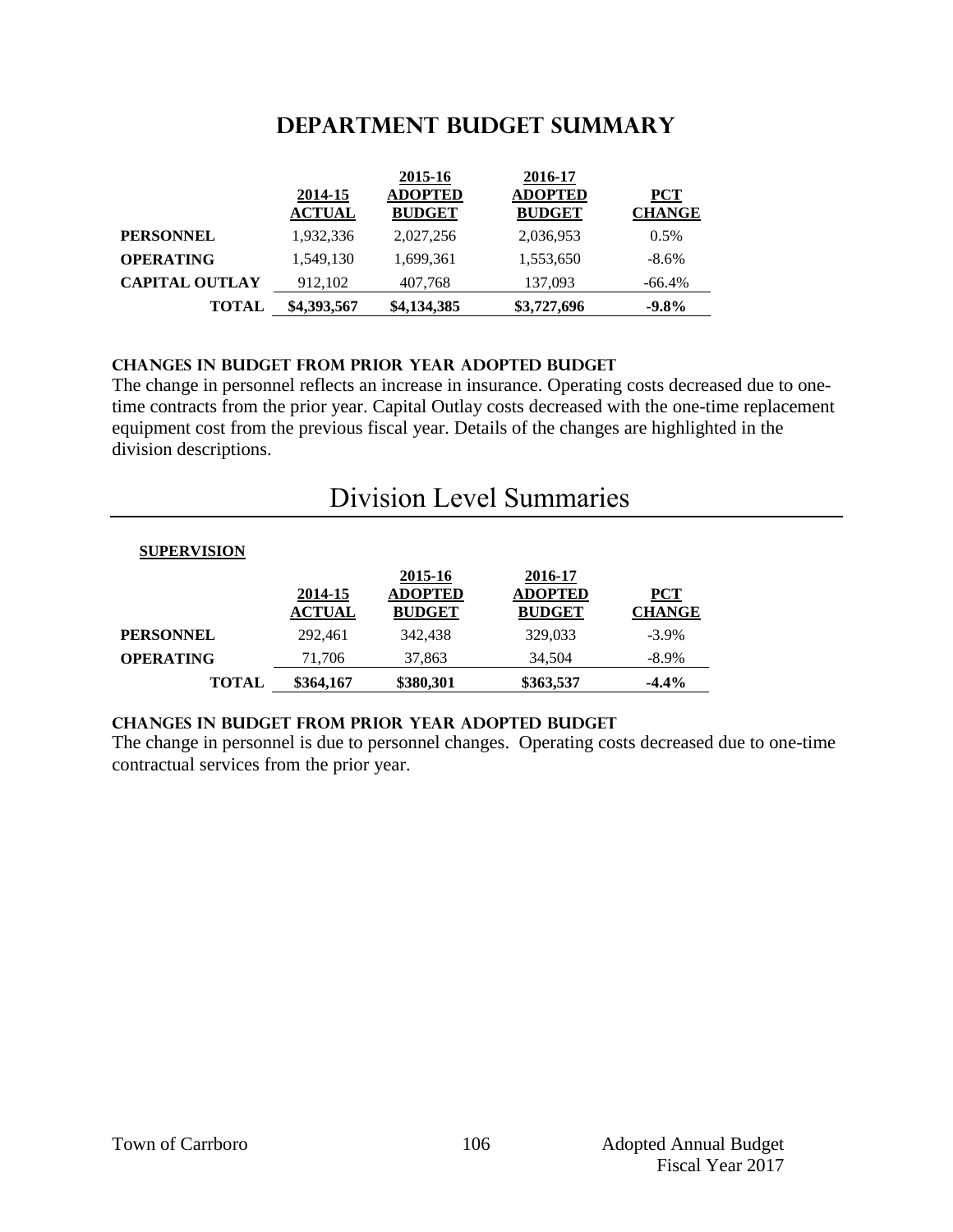#### **STREET MAINTENANCE**

|                       | 2014-15<br><b>ACTUAL</b> | 2015-16<br><b>ADOPTED</b><br><b>BUDGET</b> | 2016-17<br><b>ADOPTED</b><br><b>BUDGET</b> | <b>PCT</b><br><b>CHANGE</b> |
|-----------------------|--------------------------|--------------------------------------------|--------------------------------------------|-----------------------------|
| <b>PERSONNEL</b>      | 463,591                  | 479.804                                    | 464.903                                    | $-3.1\%$                    |
| <b>OPERATING</b>      | 408.515                  | 470,608                                    | 366,810                                    | $-22.1%$                    |
| <b>CAPITAL OUTLAY</b> | 437.528                  | 370,000                                    | 96,040                                     | $-74.0\%$                   |
| <b>TOTAL</b>          | \$1,309,634              | \$1,320,412                                | \$927,753                                  | $-29.7\%$                   |

### **Changes in budget from prior year adopted budget**

The change in personnel is due to personnel changes. Operations cost decreased due to reduced fuel, uniform and contract service costs. Capital Outlay costs decreased with the one-time replacement equipment cost from the previous fiscal year.

### **SOLID WASTE**

|                       | 2014-15<br><b>ACTUAL</b> | 2015-16<br><b>ADOPTED</b><br><b>BUDGET</b> | 2016-17<br><b>ADOPTED</b><br><b>BUDGET</b> | <b>PCT</b><br><b>CHANGE</b> |
|-----------------------|--------------------------|--------------------------------------------|--------------------------------------------|-----------------------------|
| <b>PERSONNEL</b>      | 381,470                  | 418.501                                    | 432,735                                    | 3.4%                        |
| <b>OPERATING</b>      | 481.622                  | 522.668                                    | 470.256                                    | $-10.0\%$                   |
| <b>CAPITAL OUTLAY</b> | 298,957                  |                                            |                                            | $0.0\%$                     |
| <b>TOTAL</b>          | \$1,162,049              | \$941,169                                  | \$902,991                                  | $-4.1\%$                    |

### **changes in budget from prior year adopted budget**

The change in personnel reflects an increase in insurance costs. Operations cost decreased due to reduced fuel costs.

### **CENTRAL SERVICES**

|                  |              |               | 2015-16       | 2016-17        |               |
|------------------|--------------|---------------|---------------|----------------|---------------|
|                  |              | 2014-15       | ADOPTED       | <b>ADOPTED</b> | <b>PCT</b>    |
|                  |              | <b>ACTUAL</b> | <b>BUDGET</b> | <b>BUDGET</b>  | <b>CHANGE</b> |
| <b>PERSONNEL</b> |              | 175.415       | 174.102       | 180,254        | 3.5%          |
| <b>OPERATING</b> |              | 326,798       | 342,528       | 340,580        | $-0.6\%$      |
|                  | <b>TOTAL</b> | \$502,213     | \$516,630     | \$520,834      | $0.8\%$       |

### **changes in budget from prior year adopted budget**

The change in personnel reflects an increase in insurance costs. Operating costs decreased slightly due to reduced fuel costs.